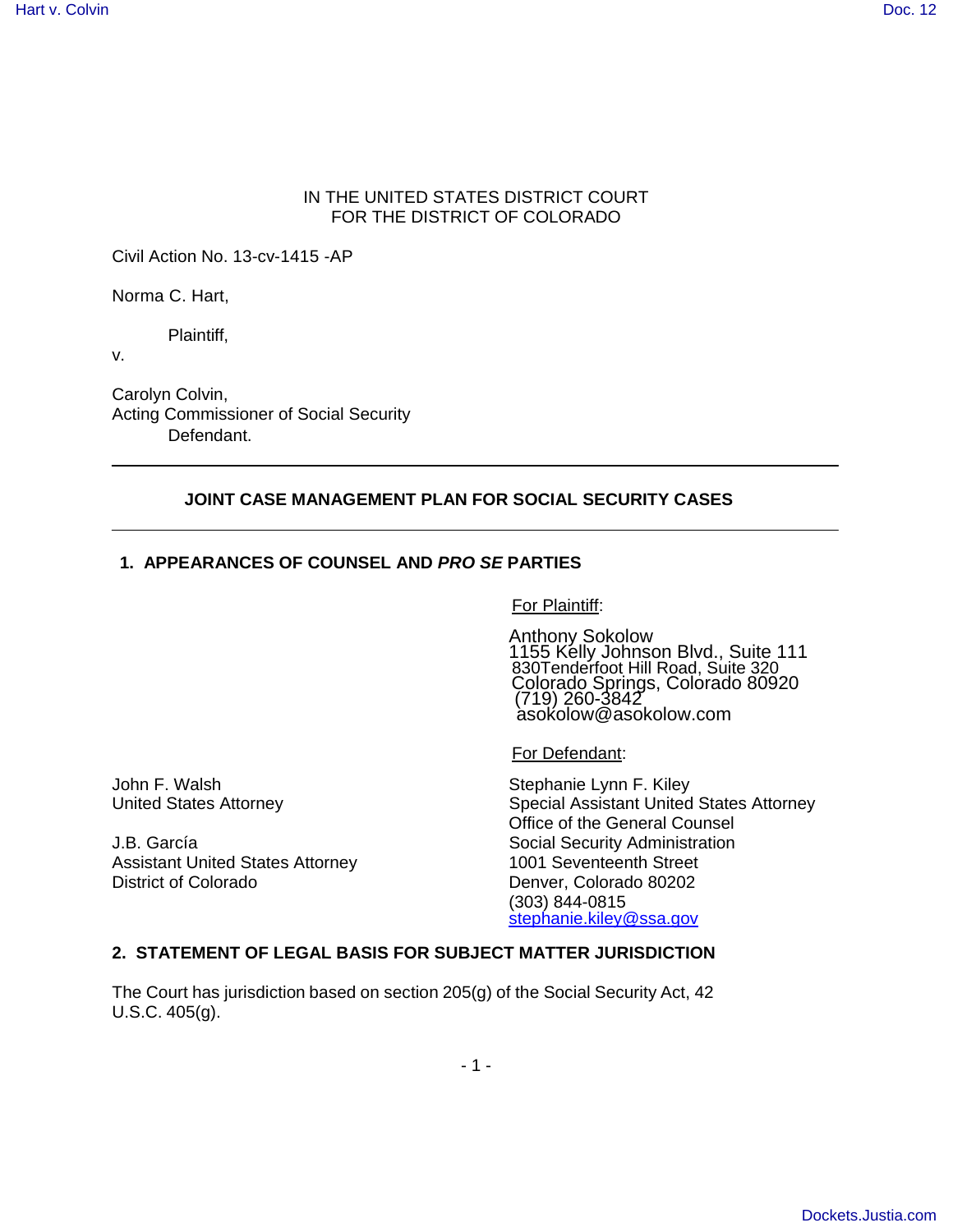# **3. DATES OF FILING OF RELEVANT PLEADINGS**

- **A. Date Complaint Was Filed: May 31, 2013**
- **B. Date Complaint Was Served on U.S. Attorney's Office: June 5, 2013**
- **C. Date Answer and Administrative Record Were Filed: August 5, 2013**

## **4. STATEMENT REGARDING THE ADEQUACY OF THE RECORD**

The parties, to the best of their knowledge, state that the administrative record is complete and accurate.

## **5. STATEMENT REGARDING ADDITIONAL EVIDENCE**

Neither party intends to submit additional evidence.

## **6. STATEMENT REGARDING WHETHER THIS CASE RAISES UNUSUAL CLAIMS OR DEFENSES**

The parties, to the best of their knowledge, do not believe the case raises unusual claims or defenses.

# **7. OTHER MATTERS**

The parties have no other matters to bring to the attention of the Court.

The parties state that this case is not on appeal from a decision issued on remand from this Court.

## **8. BRIEFING SCHEDULE**

- **A. Plaintiff's Opening Brief Due: October 7, 2013**
- **B. Defendant's Response Brief Due: November 6, 2013**
- **C. Plaintiff's Reply Brief (If Any) Due: November 21, 2013**

## **9. STATEMENTS REGARDING ORAL ARGUMENT**

- **A. Plaintiff's Statement: Plaintiff does not request oral argument**
- **B. Defendant's Statement: Defendant does not request oral argument**